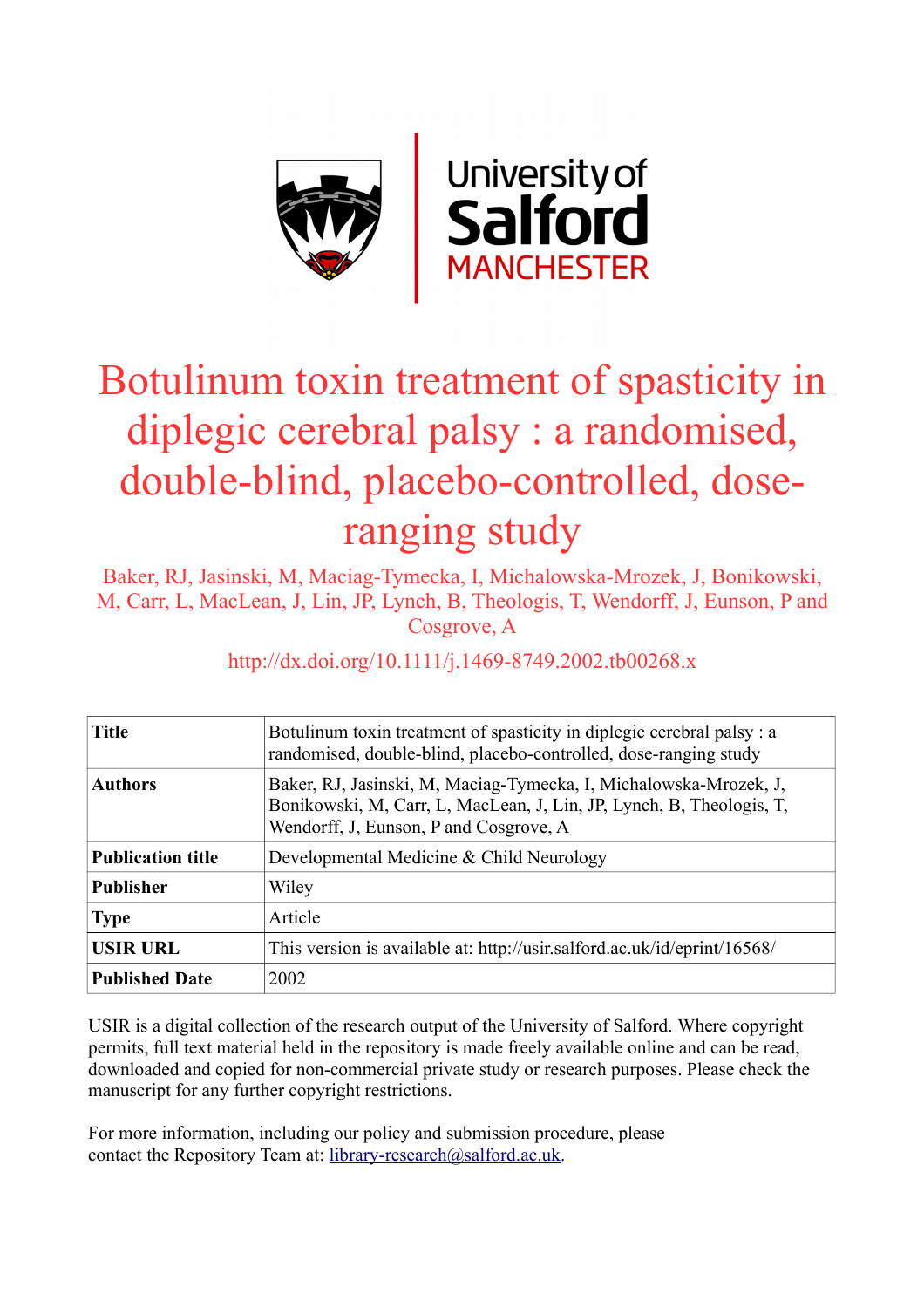# Botulinum toxin treatment of spasticity in diplegic cerebral palsy: a randomized, double-blind, placebo-controlled, dose-ranging study

R Baker\*, Musgrave Park Hospital, Belfast, Northern Ireland. M Jasinski, Dzieciecy Szpital Kliniczny AM W Lublinie, Lublin; I Maciag-Tymecka, Wojewodzki Oddzial Rehabilitacji Dzieci I Mlodziezy, Gdansk;

J Michalowska-Mrozek, Instytut Pomnik-Centrum Zdrowia Dziecka, Warszawa;

M Bonikowski, Dzial Neurologii Dzieciecy Swzpznoz,

Zagórze, k/Warsawy, Poland.

L Carr, The Wolfson Centre, Great Ormond Street Hospital for Sick Children NHS Trust, London;

J MacLean, Dundee Teaching Hospitals NHS Trust Hospital, Dundee;

J-P Lin, Newcomen Centre, Guy's & St Thomas' Hospital Trust, London, UK.

B Lynch, Central Remedial Clinic, Dublin, Ireland.

T Theologis, Nuffield Orthopaedic NHS Trust, Oxford UK.

J Wendorff, Centrum Zdrowia Matki Polki, Lódż, Poland.

P Eunson, Edinburgh Sick Children's NHS Trust, Edinburgh; A Cosgrove, Musgrave Park Hospital, Belfast, Northern Ireland.

*\*Correspondence to first author at* Hugh Williamson Gait Analysis Laboratory, Royal Children's Hospital,

Flemington Road, Parkville, Victoria 3052, Australia. E-mail: bakerr@cryptic.rch.unimelb.edu.au

This study evaluated the efficacy and safety of three doses of botulinum toxin A ( $BTX-A$ ; Dysport<sup>®</sup>) in 125 patients (mean age 5.2 years, SD 2; 54% male)with dynamic equinus spasticity during walking. Participants were randomized to receive Dysport (10, 20, or 30 units/kg) or placebo to the gastrocnemius muscle of both legs. Muscle length was calculated from electrogoniometric measurements and the change in the dynamic component of gastrocnemius shortening at four weeks was prospectively identified as the primary outcome measure. All treatment groups showed statistically significant decreases in dynamic component compared with placebo at 4 weeks. Mean improvement in dynamic component was most pronounced in the 20 units/kg group, being equivalent to an increase in dorsiflexion with the knee extended at 19˚, and was still present at 16 weeks. The safety profile of the toxin appears satisfactory.

Since the first descriptions of the benefit of botulinum toxin A (BTX-A) for the treatment of spasticity in children with cerebral palsy (CP; Koman et al. 1993, 1994; Cosgrove et al. 1994), its use has become routine in many centres. In a number of controlled studies, beneficial effects of toxin treatment, over and above the placebo effects, have been reported for lowerlimb spasticity associated with CP (Chutorian and Root 1995; Corry et al. 1997, 1999; Sutherland et al. 1999; Koman et al. 2000). In addition, the beneficial effect of BTX-A has been demonstrated when compared with splinting and stretching casts (Corry et al. 1998, Flett et al. 1999).

In several different studies, toxin injections have been administered to a variety of muscles in the lower limb, including hamstrings (Corry et al. 1999), iliopsoas (Heinen et al. 1997b), adductors (Carr et al. 1998), and tibialis posterior (Sanchez-Carpintero and Narbona 1997, Mousny and Allington 1999), in addition to muscles of the upper limb (Corry et al. 1997, Friedman et al. 2000). However, in most studies in children with CP, injections have been made into the gastrocnemius muscle (Koman et al. 1993, 1994; Cosgrove et al. 1994; Chutorian and Root 1995; Corry et al. 1998; Flett et al. 1999; Eames et al. 1999; Sutherland et al. 1999; Boyd et al. 2000; Koman et al. 2000).

To assess the outcome of the treatment at the level of 'body structure and function' (as defined by the World Health Organization 1999), many different measures have been used, including electromyography (Hesse et al. 1994, Heinen et al. 1997b), goniometry (Cosgrove et al. 1994, Denislic and Meh 1995, Heinen et al. 1997a), muscle torque (Corry et al. 1997), the Ashworth scale (Calderon-Gonzalez et al. 1994, Denislic and Meh 1995, Heinen et al. 1997b) and general gait analysis (Cosgrove et al. 1994, Sutherland et al. 1999). Eames and colleagues (1999) investigated the effect of BTX-A injections on muscle length and showed that a single injection into the calf led to an increase in gastrocnemius muscle length during gait. They also defined the 'dynamic component' of muscle shortening as the difference between the maximum gastrocnemius length recorded during passive examination and the maximum length recorded during walking. They showed a linear relationship between this dynamic component and the response to BTX-A injection. Consequently, at the level of 'body structure and function' this is probably the most sensitive indicator of a response to BTX-A injections.

Although it is clear that the toxin has a beneficial effect at this level, it is also important to evaluate its impact at the level of 'activity' (World Health Organization 1999). To measure this, some of the early studies used the Physician's Rating Scale (Koman et al. 1993, 1994; Denislic et al. 1995). Recently, however, the Gross Motor Function Measure (GMFM; Russell et al. 1989) has become more widely used as an outcome measure for children with CP. In three studies this has been used to assess the benefit of BTX-A injections (Flett et al. 1999, Yang et al. 1999, Mall et al. 2000). The Paediatric Evaluation of Disability Inventory (Haley et al. 1992) and the WeeFIM (Msall et al. 1994) could also be used, but these span both 'activity' and 'participation'.

Despite nearly 10 years of use in clinical practice, there is little scientific evidence for an optimum dose of BTX-A in this condition. In previous studies, the doses of Dysport® have varied between 5 units/kg body weight (Cosgrove et al. 1994, Heinen et al. 1997b) and 30 units/kg (Heinen et al. 1997b).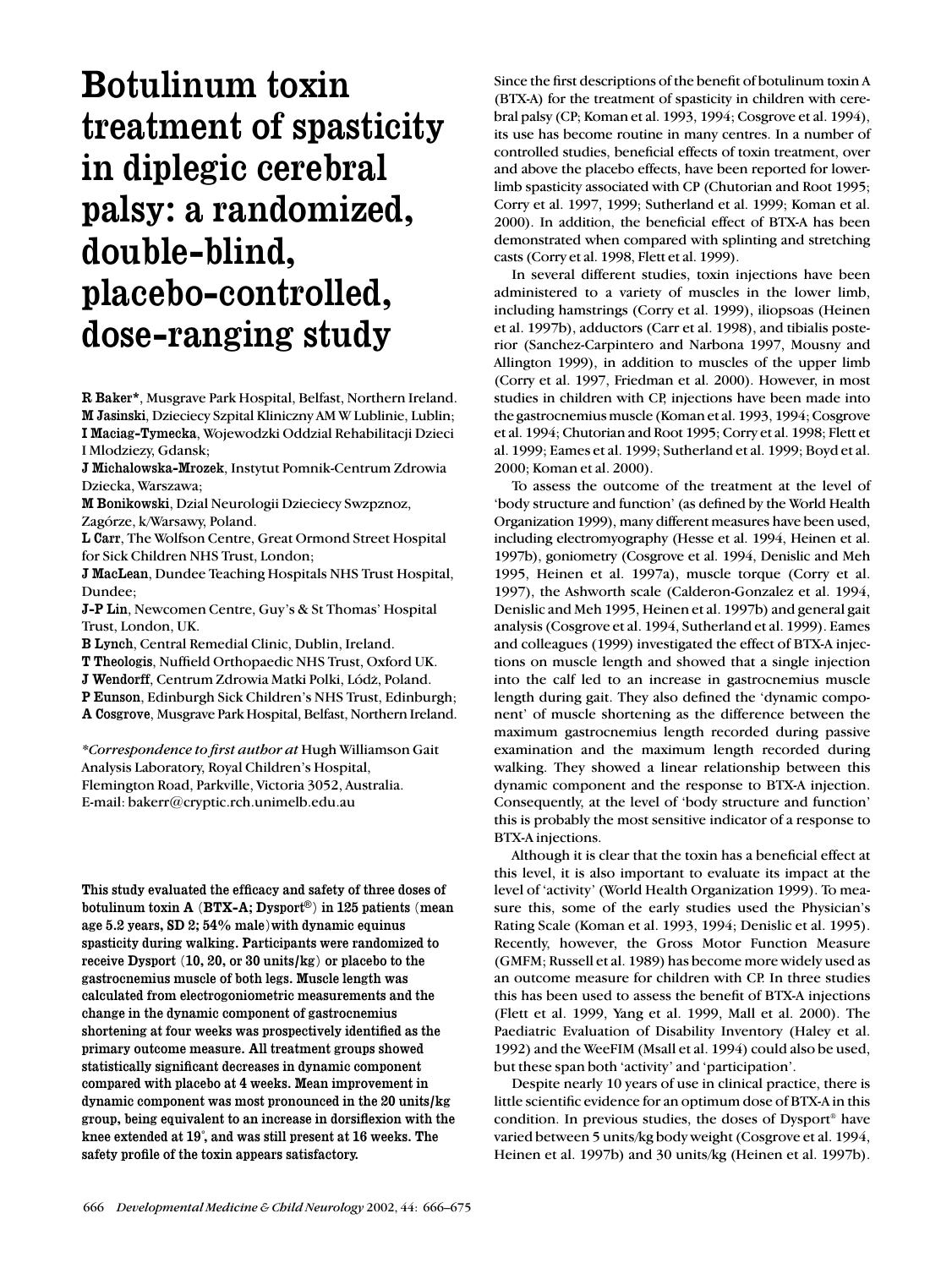In 1998, in a consensus paper, Carr and colleagues (1998) recommended a dose in the range 0.25 to 35 units/kg, with no more than 200 units per site, and a maximum total dose of 900 to 1000 units per treatment. More recently Bakheit and coworkers (2001) suggested that doses of up to 1000 units/kg do not increase susceptibility to adverse events but were not able to make any definitive conclusions about efficacy. Only one published study (Wissel et al. 1999) has investigated the effects of different doses of BTX-A, but this study was not placebo controlled.

# Method

# ETHICAL CONSIDERATIONS

This study was conducted in accordance with the Declaration of Helsinki and its amendments, and in compliance with the guidelines for Good Clinical Practice. It was approved by the National and Local Research Ethics Committee for each of the 12 participating European centres. The study was fully explained to the parent(s) or guardian(s) and all gave written consent before any study-specific assessments were performed. Where possible, the study was also explained to the children themselves.

#### **PARTICIPANTS**

Participants were identified from those attending one of six centres in the UK, one in Ireland, and five in Poland (as identified in the affiliations of the authors). Selection criteria were defined in advance of the start of recruitment. Eligible participants (of either sex) were aged 2 to 9 years, weighed 10 to 25kg, and were ambulatory (with or without orthoses or walking aids), with a diagnosis of diplegic CP, a dynamic component of more than 1.5% in at least one leg, and the potential to benefit from administration of BTX-A to the gastrocnemius muscles of both legs. Participants were excluded if they had received treatment with BTX-A within the 9 months before entry, previous phenol treatment for lowerlimb spasticity, or previous surgery on the muscles or ligaments of the lower limb. Those with valgus deformity of the foot or excessive ankle dorsiflexion were also excluded, because the model of gastrocnemius muscle length is not necessarily valid in these participants. Participants having used an investigational drug in the preceding 30 days, with a generalized muscle activity disorder (e.g. myasthenia gravis), or receiving aminoglycoside antibiotics or spectinomycin, were also excluded.

# INTERVENTIONS

Participants were randomized to receive either placebo or a total dose of Dysport (Ipsen Ltd, Maidenhead, UK) of 10, 20 or 30 units/kg. Dysport was supplied in clear vials as a freeze-dried white pellet containing *clostridium botulinum* type A toxin–haemagglutinin complex. The placebo consisted of the excipient alone. Study medication was supplied to centres in individual patient packs, each containing indistinguishable vials. Each pack contained either one (10 units/kg), two (20 units/kg), three (30 units/kg), or no active vials (placebo group). All four vials were always used, and the contents of each vial were reconstituted with 1.0ml of sterile saline  $(0.9\% \text{ w/v})$ . The vial contents were drawn up into a single syringe, giving a total of 4ml. A fraction of this volume, determined by the weight of the patient (to the nearest kilogram), was taken and made up to the final injection volume of 2ml with sterile saline  $(0.9\% \text{ w/v})$ , so that 0.5ml could be injected at two sites on the calf of each leg. Patients were treated within 1 hour of reconstitution.

The sites of injection were at the junction of the proximal quarter and the distal three-quarters of the gastrocnemius muscle, determined by palpation of the femoral and calcaneal insertions. The site for injection was confirmed by positioning the limb to produce the maximum stretch in the gastrocnemius, inserting the needle and moving the distal joint through its full range of movement. If positioned correctly, the needle remained at the angle of injection. A sedative (e.g. midazolam) and/or a topical anaesthetic cream. could be used before injection, as required.

Oral antispasticity medication, if it was taken before the start of the study, was continued at the same dose throughout the course of the study. Regular physiotherapy and the use of walking aids and/or orthoses were also permitted, but did not change throughout the study.

#### **OBIECTIVES**

The aims of this prospective, multicentre, double-blind, placebo-controlled, dose-ranging study were to assess the efficacy and safety of three different doses of Dysport (10, 20 and 30 units/kg body weight) in the treatment of dynamic equinus spasticity in patients with CP. A full protocol was written before recruitment was started. The primary efficacy measure was identified in this as the change in dynamic component at 4 weeks. Secondary outcome measures were also recorded as described below. The primary safety measure was an assessment of adverse events. The specific hypotheses were that the different treatment groups showed differences from the placebo group. Data were also collected at 8 and 16 weeks to give an indication of the duration of the effect.

#### OUTCOME MEASURES

Following Eames and colleagues (1999), the change in the dynamic component of gastrocnemius shortening at 4 weeks after injection was taken as the primary outcome measure of efficacy. This was also measured at 8 and 16 weeks to monitor the duration of response. The range of ankle movement on passive examination, assessed at 4, 8, and 16 weeks, and the change in GMFM, assessed at 4 and 16 weeks, were the secondary outcome measures of efficacy. The primary measure of safety was the assessment of spontaneously reported adverse incidents. All baseline measurements were made less than 1 week before administration of the study medication.

Eames and colleagues (1999) measured the dynamic component of gastrocnemius shortening by using 3-D gait analysis. Not all participating centres had access to 3-D gait analysis, so a custom-designed measurement system based on the use of flexible electrogoniometers (Biometrics Ltd, Cwmfelinfach, Gwent, UK) was produced. Standard M-180 units were used to measure knee angle; modified units, with the distal end-block perpendicular to the sensor, were used to measure ankle angle. Before performing any assessment, all equipment was checked and calibrated. Patients were barefoot and dressed in shorts to facilitate the correct positioning of the goniometers. The proximal knee goniometer end-block was oriented along a line from the femoral epicondyle to the centre of the greater trochanter. The distal knee end-block and proximal ankle end-block were both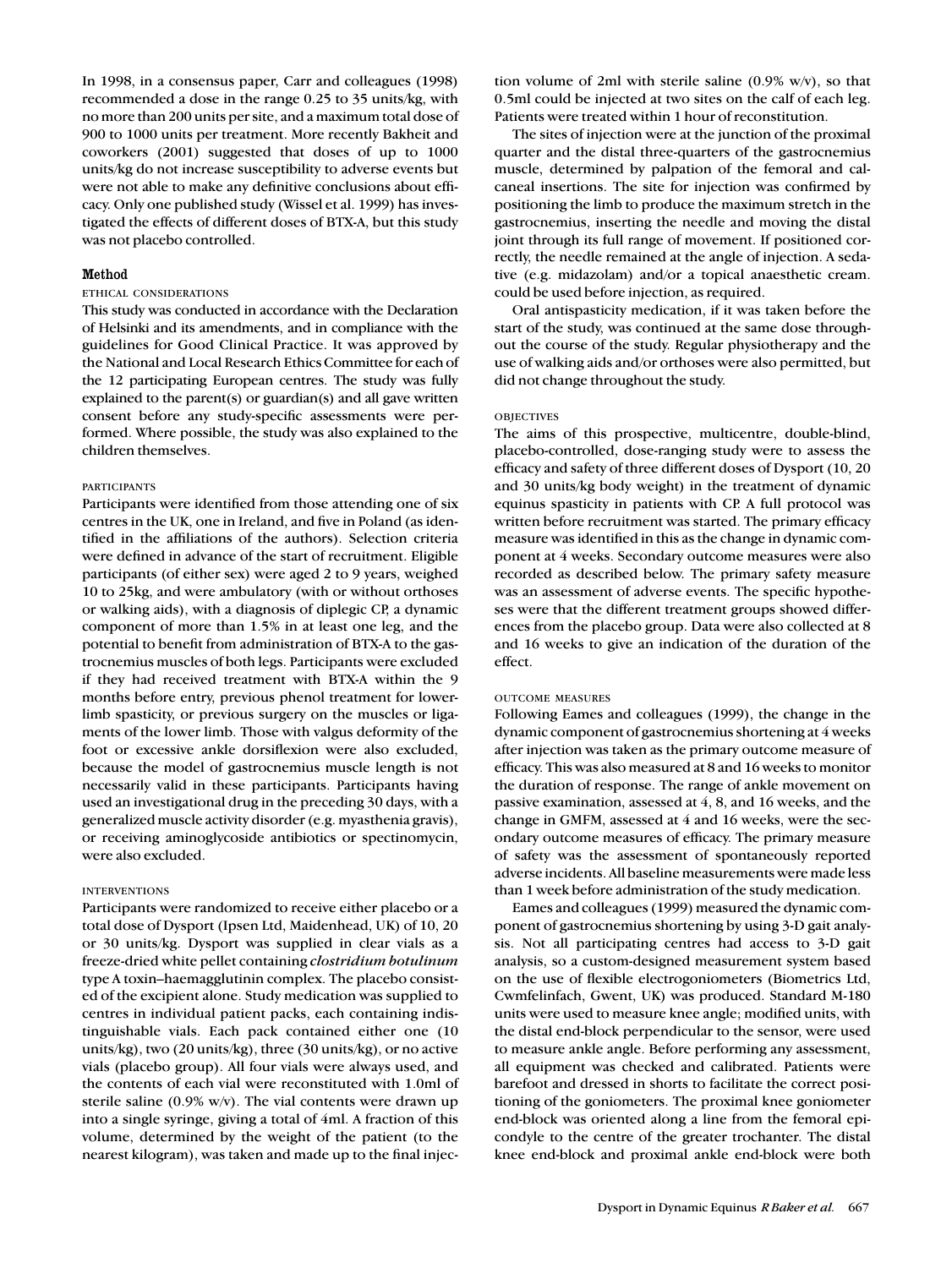placed parallel to a line between the lateral malleolus and the fibula head. The distal ankle end-block was aligned with the plantar surface of the foot with a custom-made alignment plate. The goniometers were connected to a K100 patient unit and, via a cable, to the K100 desktop unit. Output was then fed into a laptop computer. Customized software was written to calculate muscle length as a function of the goniometer measurements, based on the model of Eames et al. (1999), that calculates gastrocnemius length as a function of participant height and sagittal plane knee and ankle angles, measured by 3-D gait analysis.

Assessment of passive muscle length was made with the patient supine and relaxed. With the knee extended, the calf muscle was stretched by dorsiflexing the ankle until a maximum range of movement was obtained. A total of 180 values were recorded over a 30-second period during which the stretch was maintained. This was repeated twice (three tests in total). Maximum passive muscle length was taken as the 30th highest value, from a total of 540, recorded from all three tests. This was done to exclude the effects of artefacts in the recorded data.

Data from each leg were collected and analyzed separately. Although the different legs of the same patient are clearly not independent, the direct action to the toxin is (assumed to be) local. The data presented below have been obtained by treating each leg as a separate observation. The results were, however, verified by alternative analyses summarising the measurement across the two legs (e.g. average change from baseline at week 4 across the two legs). Results from these analyses were consistent with the result presented in this paper.

Active muscle length was assessed during a 5-second walk along a 10m walkway (300 values recorded). Only the minimum walking aids necessary to ensure reasonable walking ability (e.g. crutches) were permitted. Data from five walking tests were captured. The captured data were filtered with a five-sample moving-average filter and divided into gait cycles. The maximum muscle length recorded during each gait cycle was calculated. Maximum active muscle length was taken as the fourth highest from the individual gait cycle. This removed the effect of occasional abnormal gait cycles showing uncharacteristically long muscle lengths. Data from both legs were captured during all walks, but they were processed separately for each side.

Although the dynamic component of Eames et al. (1999) seems to be the most sensitive measure of the response to injections into the gastrocnemius, the units in which it is measured (difference in muscle length as a percentage of the length in the anatomical position) are difficult to interpret clinically. Clinicians are used to measuring the range of dorsiflexion with the knee extended to assess gastrocnemius length, and the model of Eames et al. (1999) was, therefore, used to calculate the increase in this measurement, which would be equivalent to a given change in the dynamic component. This was carried out for dynamic components in the range 0 to 5% and for participant height ranging from 500 to 1500mm.

All electrogoniometer data were checked for consistency before the blinding codes were broken. Data from 5.2% (52 of 1002) leg assessments were considered unreliable for one or more of the following reasons: missing goniometer measurements, insufficient number of steps recorded, values outside the physiological range, evidence of misplaced goniometers, and electromagnetic interference. After the codes had been broken, the proportion of unreliable data in each group was found be similar (placebo 7.3%; Dysport 10 units/kg 4.2%; Dysport 20 units/kg 5.4%; Dysport 30 units/kg 4.1%).

GMFM was assessed in accordance with the Gross Motor Function Training Manual (Russell 1993). All assessors were fully trained and accredited, and when possible the same assessor performed the assessment at each clinic visit. The total GMFM score was calculated and the scores for dimensions D (standing) and E (walk/run/jump) were used to obtain a goal total score.

At each clinic visit the investigator and the parents each made a subjective functional assessment of gait, and rated the patient's response to treatment as 'good' (observable and of functional benefit), 'minimal' (observable but not of functional benefit), 'none' (no observable change) or 'worse' (observable and to the detriment of the participant).

On completion of the study the investigator and the parents made an overall assessment of efficacy by indicating whether they believed that the patient had benefited from treatment or not.

Occurrence of adverse events was monitored at each visit. They were classified as 'severe' (incapacitating and preventing normal everyday activities), 'moderate' (sufficiently discomforting to interfere with normal everyday activities), or 'mild' (easily tolerated by the patient, causing minimal discomfort and not interfering with everyday activities).

#### SAMPLE SIZE

A power analysis based on the raw data used by Eames et al. (1999) was used to determine sample size. The SD of decrease in dynamic component was 2.1% of anatomical muscle length. To detect a difference between placebo (0.5% decrease assumed) and the highest dose (2.0% decrease assumed) at *p*<0.05 with 80% power, 30 patients per group were required. A total sample size of 120 was therefore used. No interim analyses or stopping rules were used.

#### RANDOMIZATION

The independent contractor (Penn Pharmaceuticals, Tredegar, Gwent, UK) responsible for the preparation of study medication also produced the randomization scheme. A computergenerated randomization scheme produced blocks of four sequential preparation references such that each block allocated each of four participants to the four study groups. Because the preparations were indistinguishable, the randomization scheme was concealed from everyone except the contractor.

Separate subsets of this list were allocated to each centre. After baseline assessments, eligible participants were allocated a number taken either from the beginning of the list (allocated to their centre) or the end, depending on whether the baseline dynamic component was greater than 4% in one or both legs or not. This scheme thus ensured stratification by centre and baseline component. If all blocks had been used, an equal number of participants in each group would be guaranteed. Slight differences in numbers between groups reflect the partial use of lists from different centres. Generation of the allocation sequence and enrolment of participants were thus completely independent. Assignment of patients to groups was by a fixed protocol entirely dependent on the randomization scheme.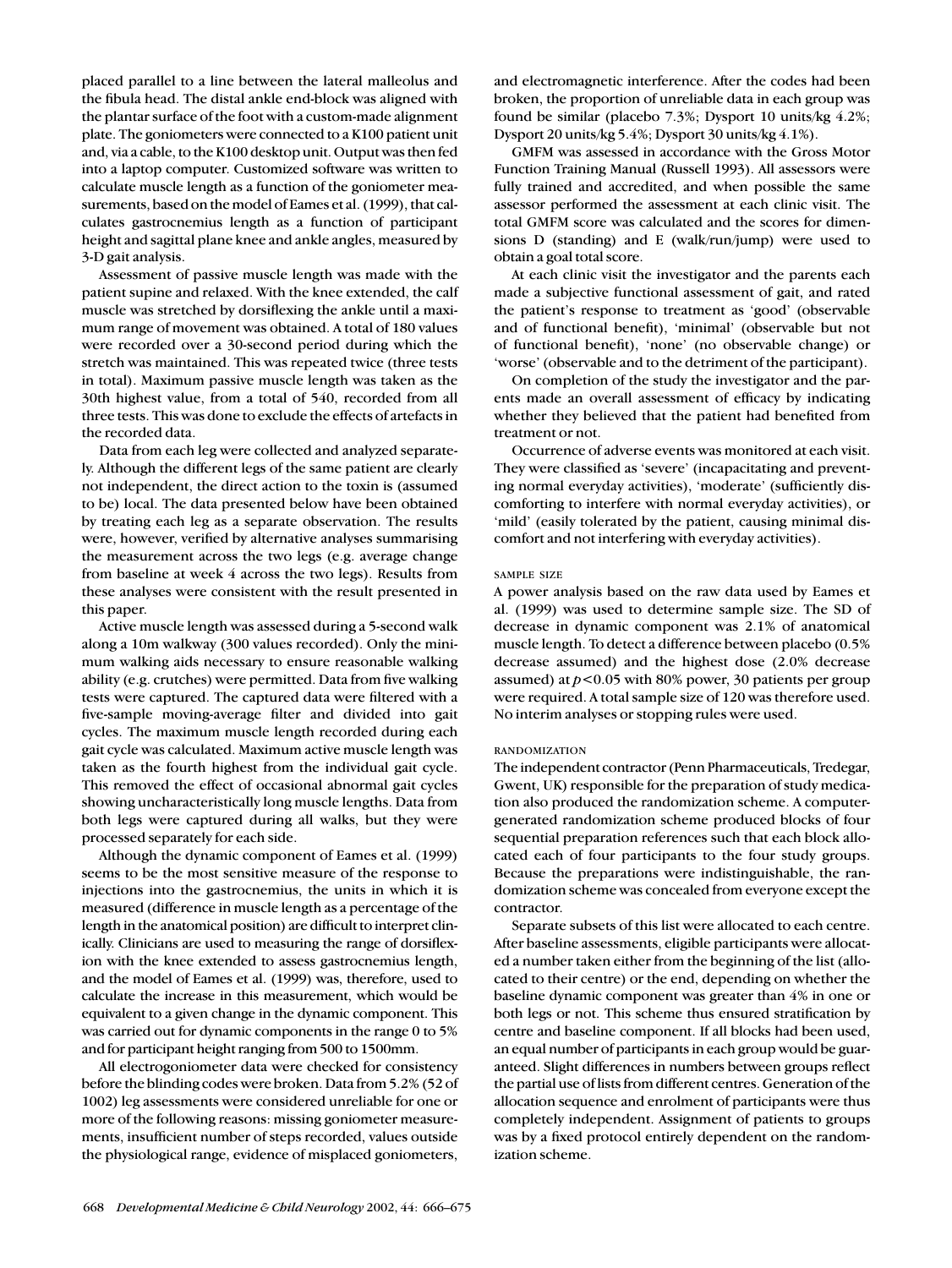## **BLINDING**

As outlined above, only the independent contractor was aware of group assignment. Participants, families, clinical staff, and those responsible for assessors were thus all blinded to this. Group assignments were not released until after the final assessment, the completion of the statistical analysis plan, and compilation of all data for that analysis.

#### STATISTICAL ANALYSES

The primary and secondary outcome variables were subjected to statistical analysis, as were the two measures from which the dynamic component is derived (maximum active and passive gastrocnemius length). The continuous variables (change in dynamic component, maximum active and passive gastrocnemius length, maximum passive dorsiflexion with knee extended or flexed, GMFM overall, and goal score) were analyzed by analysis of covariance. A model consisting of treatment, baseline, centre and baseline dynamic component was fitted to the data, with the baseline dynamic component categorized as either less than 4% or greater than 4%. The assumptions of normality and homogeneity of variance were assessed by inspection of normal probability plots and residual plots. Standardized residuals versus predicted values and standardized residuals versus covariate plots were also produced to aid the diagnostics. The original statistical analysis plan specified the further use of linear trend analysis within the three dose groups (i.e. excluding placebo). This was to examine dose– response relationships and was based on the assumption that the response would be an increasing function of dose. The results clearly showed this assumption to be invalid, with the maximum responses occurring in the medium-dose group. Therefore, a quadratic trend analysis was added. This was the only modification to the original analysis plan made after the randomization scheme was revealed.

Ordinal data (parents' and investigators' assessments of functional response and overall efficacy) were analyzed by logistic regression. A similar model of treatment, baseline, and centre was used as for the continuous variables. The *p* value for the odds ratio of each of the treatment comparisons was taken as an indication of the statistical significance of results.

All hypothesis tests were two-sided and performed using a 5% level of significance. For each of the analyses performed the data were examined for interactions. The effect of adding treatment by centre and treatment by covariate interactions into the model was assessed. If interactions were found to be statistically significant at the 10% level (*p*<0.10), additional

#### Table I: Demographic data

|                         | Placebo  | Dysport               | Dysport<br>10 units/kg 20 units/kg 30 units/kg     | Dysport   |
|-------------------------|----------|-----------------------|----------------------------------------------------|-----------|
| $n$ patients            | 31       | 36                    | 28                                                 | 30        |
| Age, $y^a$              | 5.5(2.2) | 5.4(2.0)              | 4.9(1.9)                                           | 4.8(2.1)  |
| Sex, male/female, %     | 55/45    | 64/36                 | 46/54                                              | 47/53     |
| Race, caucasian, %      | 97       | 94                    | 100                                                | 97        |
| Weight, kg <sup>a</sup> |          | $18.7(4.7)$ 17.7(4.4) | 17.3(4.2)                                          | 17.3(4.5) |
| Height, $m^a$           |          |                       | $1.09(0.13)$ $1.08(0.16)$ $1.04(0.13)$ $1.05(4.5)$ |           |

aData are presented as mean (SD).

covariates were included in the model, to remove the interactions. If the interactions were not statistically significant at this level, they were dropped from the model. The baseline stratified dynamic component was included as a covariate in all models because it was used as a stratification variable in the randomization.

# Results

# PARTICIPANTS

A total of 126 participants were recruited to the study across the 12 centres, of whom 124 completed the 16-week assessment. One of these (in the 30 units/kg group) withdrew before treatment and was excluded from the analyses, and another (20 units/kg) was lost to follow-up after the visit in week 8.

# BASELINE DATA

The details of patient demography are presented in Table I. Baseline dynamic component and GMFM data are incorporated in Tables II and III respectively. The treatment groups were well matched with regard to age, sex, race, weight, and height.

# ASSESSMENT OF EFFICACY

# *Electrogoniometry*

Patients treated with placebo demonstrated only small changes in the dynamic component throughout the 16-week observation period (Table II and Figure 1). However, in the three active treatment groups, reductions in the dynamic component were observed at each time point (Table IV). For each active treatment group the change from baseline at week 4 was statistically significantly different from the placebo group, and a statistically significant quadratic trend analysis suggested that the greatest improvement was in the 20 units/kg group (Table V). The differences between active treatment groups and placebo were greatest at week 4 but were still evident for the 20 units/kg group at week 16 (Table IV).

Table II includes a considerable number of statistical tests and is thus susceptible to identification of false positives. Table V gives more detailed information on the parameters selected, before the randomization code had been broken, as primary and secondary outcome variables. Variables measured at different assessment times from those of the primary and



Figure 1: *Reduction in dynamic component as measured at 4, 8, and 16 weeks. All values are expressed as % of muscle length in anatomical position. Error bars represent standard deviations.*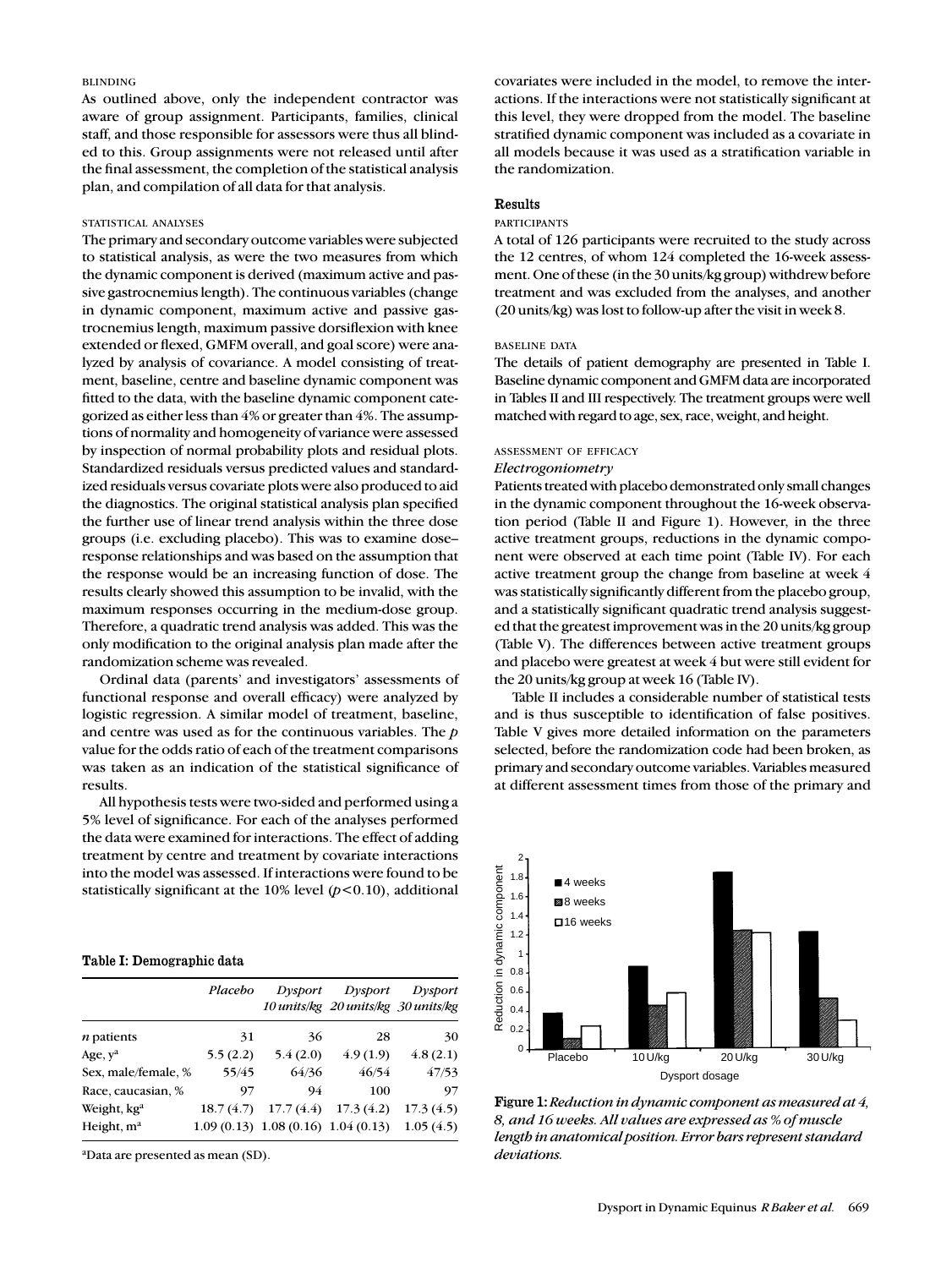secondary outcome variables generally show commensurate patterns, giving some confidence that these are genuine positive outcomes.

By definition, changes in dynamic component must be reflected in changes in gastrocnemius muscle length. Maximum passive gastrocnemius length changed little after treatment, and no between-group differences were statistically significant. However, maximum active gastrocnemius length increased in each active treatment group (Table II). The greatest change from baseline was observed at week 4 but was still evident at week 16. Increases in active gastrocnemius length at week 4 for the 20 and 30 units/kg groups were statistically significantly different from those in the placebo group, but the increase observed in the 10 units/kg group failed to reach statistical significance.

Passive ankle dorsiflexion changed little after treatment (Table II) except in the 30 units/kg group, which demonstrated small but statistically significant increases with the knee extended and flexed.

Figure 2 shows the result of the model to propose a more

# Table II: Electrogoniometry assessments

|                                                           | Placebo          |               |                  | Dysport         | Dysport          |                       | Dysport          |                   |
|-----------------------------------------------------------|------------------|---------------|------------------|-----------------|------------------|-----------------------|------------------|-------------------|
|                                                           |                  | group         |                  | 10 units/kg     |                  | 20 units/kg           |                  | 30 units/kg       |
|                                                           | $\boldsymbol{n}$ | Mean (SD)     | $\boldsymbol{n}$ | Mean (SD)       | $\boldsymbol{n}$ | $\overline{Mean(SD)}$ | $\boldsymbol{n}$ | Mean (SD)         |
| Dynamic component, %                                      |                  |               |                  |                 |                  |                       |                  |                   |
| <b>Baseline</b>                                           | 56               | 3.4(1.9)      | 68               | 3.2(1.7)        | 55               | 3.4(1.7)              | 56               | 3.3(1.8)          |
| Week 4                                                    | 54               | 3.3(1.9)      | 66               | 2.3(1.7)        | 50               | 1.6(1.4)              | 58               | 2.0(1.7)          |
| Week 8                                                    | 57               | 3.5(1.7)      | 64               | 2.9(1.5)        | 50               | 2.2(1.2)              | 59               | 2.7(1.9)          |
| Week 16                                                   | 57               | 3.2(1.7)      | 70               | 2.7(1.6)        | 49               | 2.2(1.4)              | 57               | 3.0(1.9)          |
| Change from baseline                                      |                  |               |                  |                 |                  |                       |                  |                   |
| Week 4                                                    | 49               | $-0.38(1.43)$ | 65               | $-0.86(1.14)^a$ | 50               | $-1.84(2.07)^c$       | 54               | $-1.21(1.60)^{b}$ |
| Week 8                                                    | 55               | $-0.11(1.52)$ | 67               | $-0.45(1.36)$   | 55               | $-1.23(1.96)^c$       | 56               | $-0.51(1.19)$     |
| Week 16                                                   | 56               | $-0.24(1.38)$ | 68               | $-0.58(1.38)$   | 55               | $-1.20(1.77)^c$       | 56               | $-0.28(1.26)$     |
| Maximum active gastrocnemius lengtb, %                    |                  |               |                  |                 |                  |                       |                  |                   |
| <b>Baseline</b>                                           | 56               | 96.8(2.7)     | 68               | 97.5(2.4)       | 55               | 97.1(2.3)             | 58               | 97.1(2.4)         |
| Week 4                                                    | 54               | 96.8(3.0)     | 66               | 98.3(2.4)       | 50               | 99.1(1.7)             | 58               | 98.2(2.6)         |
| Week 8                                                    | 57               | 97.0(2.6)     | 64               | 98.1(2.5)       | 50               | 98.9(1.8)             | 59               | 98.0(2.3)         |
| Week 16                                                   | 57               | 96.8(2.6)     | 70               | 97.9(2.3)       | 49               | 98.4(1.8)             | 57               | 97.3(2.6)         |
| Change from baseline                                      |                  |               |                  |                 |                  |                       |                  |                   |
| Week 4                                                    | 49               | 0.2(1.7)      | 65               | 0.7(1.5)        | 50               | $2.1(2.3)^c$          | 54               | $1.3(1.8)^{b}$    |
| Week 8                                                    | 55               | 0.4(1.9)      | 67               | 0.8(1.7)        | 55               | 1.7(2.4)              | 56               | 0.8(1.6)          |
| Week 16                                                   | 56               | 0.0(1.9)      | 68               | 0.5(1.5)        | 55               | 1.4(2.0)              | 56               | 0.2(1.8)          |
| Maximum passive gastrocnemius length, %                   |                  |               |                  |                 |                  |                       |                  |                   |
| <b>Baseline</b>                                           | 56               | 100.2(1.9)    | 68               | 100.7(1.6)      | 55               | 100.5(1.4)            | 56               | 100.3(2.0)        |
| Week 4                                                    | 54               | 100.1(2.1)    | 66               | 100.6(1.8)      | 50               | 100.7(1.0)            | 58               | 100.3(1.8)        |
| Week 8                                                    | 57               | 100.6(2.0)    | 64               | 101.1(1.9)      | 50               | 101.1(1.5)            | 59               | 100.7(2.0)        |
| Week 16                                                   | 57               | 100.0(1.9)    | 70               | 100.6(1.7)      | 49               | 100.5(1.3)            | 57               | 100.2(1.9)        |
| Change from baseline                                      |                  |               |                  |                 |                  |                       |                  |                   |
| Week 4                                                    | 49               | $-0.2(1.8)$   | 65               | $-0.2(1.6)$     | 50               | 0.2(1.6)              | 54               | 0.1(1.6)          |
| Week 8                                                    | 55               | 0.3(1.89)     | 67               | 0.4(1.6)        | 55               | 0.5(1.7)              | 56               | 0.2(1.6)          |
| Week 16                                                   | 56               | $-0.2(1.9)$   | 68               | 0.0(1.5)        | 55               | 0.2(1.6)              | 56               | $-0.1(1.6)$       |
| Passive ankle dorsiflexion with knee extended, $^{\circ}$ |                  |               |                  |                 |                  |                       |                  |                   |
| <b>Baseline</b>                                           | 55               | 8.1(15.0)     | 66               | 10.1(12.7)      | 55               | 14.0(17.2)            | 56               | 9.4(19.4)         |
| Week 4                                                    | 50               | 8.2(15.6)     | 62               | 10.2(13.0)      | 50               | 13.7(15.7)            | 56               | 10.1(15.9)        |
| Week 8                                                    | 53               | 7.9(14.6)     | 60               | 12.0(14.1)      | 50               | 12.4(15.6)            | 57               | 10.9(14.4)        |
| Week 16                                                   | 59               | 4.1(13.6)     | 69               | 9.7(14.1)       | 49               | 11.6(12.9)            | 57               | 9.0(14.7)         |
| Change from baseline                                      |                  |               |                  |                 |                  |                       |                  |                   |
| Week 4                                                    | 46               | $-0.6(13.5)$  | 61               | $-0.5(10.8)$    | 50               | $-0.6(16.3)$          | 53               | $2.6(14.4)^a$     |
| Week 8                                                    | 52               | $-1.6(12.6)$  | 63               | $-0.1(11.6)$    | 55               | $-2.2(16.7)$          | 55               | 2.7(14.0)         |
| Week 16                                                   | 55               | $-2.8(14.9)$  | 66               | $-0.9(12.3)$    | 55               | $-2.2(13.2)$          | 56               | 0.9(16.2)         |
| Passive ankle dorsiflexion with knee flexed, $^{\circ}$   |                  |               |                  |                 |                  |                       |                  |                   |
| <b>Baseline</b>                                           | 55               | 21.4(14.3)    | 66               | 25.3(14.3)      | 55               | 24.3(17.7)            | 56               | 21.2(18.2)        |
| Week 4                                                    | 50               | 22.6(15.4)    | 62               | 25.9(13.9)      | 50               | 26.4(17.0)            | 56               | 23.4(16.7)        |
| Week 8                                                    | 53               | 24.3(12.6)    | 60               | 27.0(14.1)      | 50               | 26.3(17.4)            | 57               | 24.6(13.9)        |
| Week 16                                                   | 59               | 16.4(13.3)    | 70               | 23.7(12.9)      | 49               | 24.3(15.9)            | 57               | 20.9(15.7)        |
| Change from baseline                                      |                  |               |                  |                 |                  |                       |                  |                   |
| Week 4                                                    | 46               | $-1.0(13.7)$  | 61               | 0.2(10.8)       | 50               | 1.0(16.1)             | 53               | $4.4(11.5)^{a}$   |
| Week 8                                                    | 52               | 0.1(11.5)     | 63               | $-0.7(12.0)$    | 55               | 0.6(15.0)             | 55               | 5.0(11.6)         |
| Week 16                                                   | 55               | $-4.4(14.4)$  | 66               | $-2.3(11.5)$    | 55               | $-0.1(14.0)$          | 56               | 0.8(13.0)         |

 $a_p$ <0.05,  $b_p$ <0.01,  $c_p$ <0.001. All comparisons are between active treatment group and placebo group.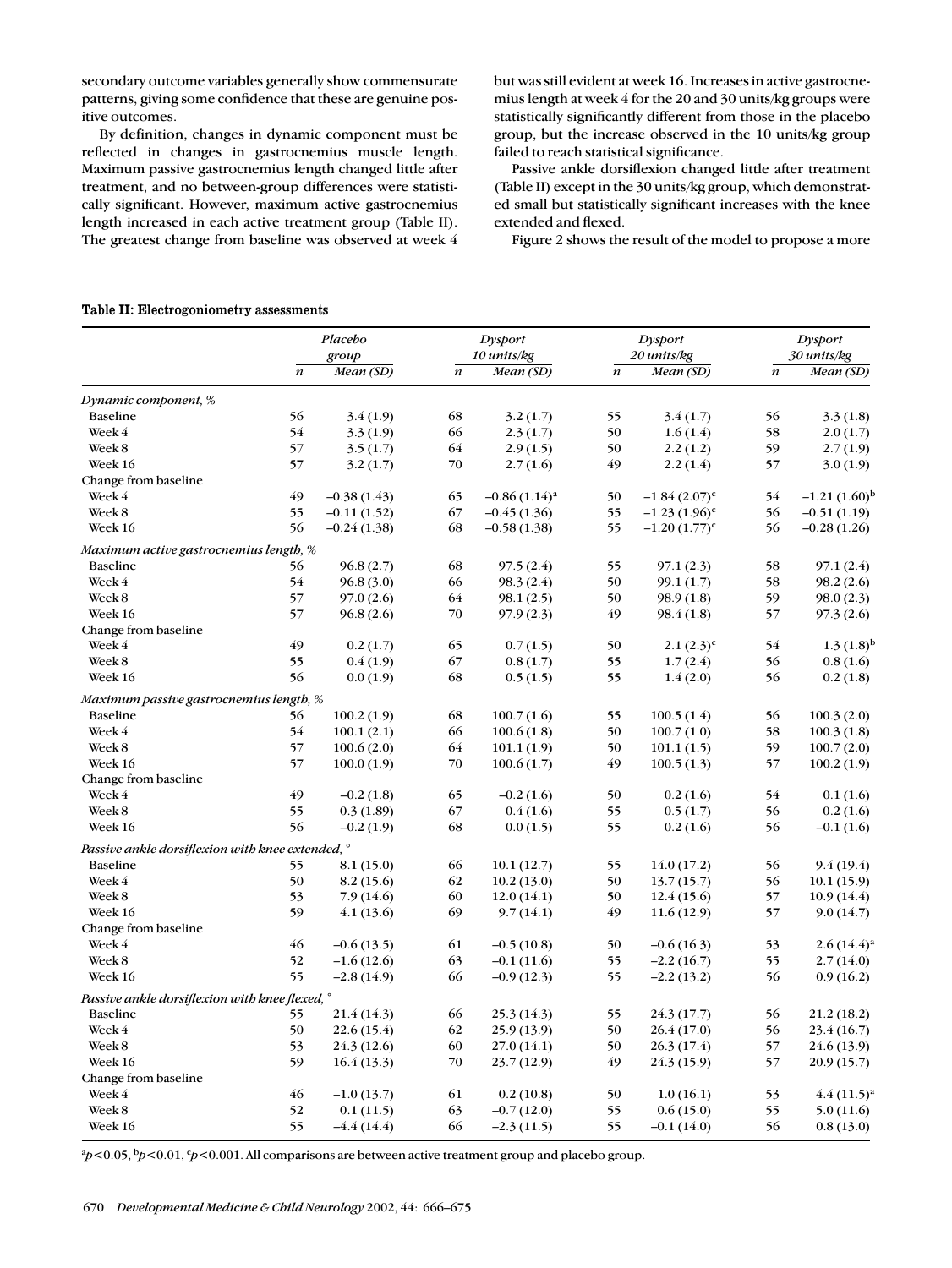clinically meaningful way of describing changes in dynamic component. It can be seen that the equivalent increase in dorsiflexion with the knee extended is very nearly proportional to the increase in dynamic component and, therefore, can be used as an alternative method for presenting results. Each 1% increase in dynamic component is equivalent to the participant having an extra 10.6° of dorsiflexion available while walking. For dynamic components of less than 5% this approximation is accurate to within 1.2˚ for participants with heights in the range 500 to 1500mm.

# *Gross motor function measurement*

Neither the overall nor the goal total GMFM scores showed

statistically different changes at either 4 or 16 weeks. Consideration of the mean changes at week 4 (Table III and Fig. 3) suggests a small placebo response. At week 16 the scores for the placebo group had not increased further. However, the scores for the active treatment groups at week 16 had increased further, especially in the higher dose groups.

# *Subjective assessments of benefit*

The subjective assessments of functional benefit demonstrated substantial agreement between the parents and investigators (Table IV). For all active treatment groups the proportion of patients demonstrating a good response was markedly higher than in the placebo group at all time points. Despite

# Table III: Gross motor function measurement

|                      | Placebo<br>group |           | Dysport<br>10 units/kg |           | Dysport<br>20 units/kg |           | Dysport<br>30 units/kg |           |
|----------------------|------------------|-----------|------------------------|-----------|------------------------|-----------|------------------------|-----------|
|                      | $\boldsymbol{n}$ | Mean (SD) | $\boldsymbol{n}$       | Mean (SD) | $\boldsymbol{n}$       | Mean (SD) | $\boldsymbol{n}$       | Mean (SD) |
| Overall score, %     |                  |           |                        |           |                        |           |                        |           |
| <b>Baseline</b>      | 31               | 70(17)    | 35                     | 73 (19)   | 27                     | 71 (20)   | 30                     | 69(22)    |
| Week 4               | 30               | 73 (16)   | 35                     | 76 (19)   | 26                     | 74 (19)   | 30                     | 70 (22)   |
| Week 16              | 31               | 73(17)    | 35                     | 77(18)    | 26                     | 75(18)    | 30                     | 73(21)    |
| Change from baseline |                  |           |                        |           |                        |           |                        |           |
| Week 4               | 30               | 2.5(4.7)  | 35                     | 2.5(3.1)  | 26                     | 1.4(4.2)  | 30                     | 1.3(9.3)  |
| Week 16              | 31               | 2.3(10.4) | 35                     | 3.8(4.2)  | 26                     | 4.4(5.4)  | 30                     | 4.5(5.8)  |
| Goal total score, %  |                  |           |                        |           |                        |           |                        |           |
| <b>Baseline</b>      | 31               | 45(26)    | 35                     | 52 (29)   | 27                     | 51(27)    | 30                     | 47(31)    |
| Week 4               | 30               | 49(27)    | 35                     | 57 (29)   | 26                     | 53(27)    | 30                     | 50(31)    |
| Week 16              | 31               | 49(26)    | 35                     | 58 (29)   | 26                     | 55 (26)   | 30                     | 53 (32)   |
| Change from baseline |                  |           |                        |           |                        |           |                        |           |
| Week 4               | 30               | 4.1(4.3)  | 35                     | 4.3(4.1)  | 26                     | 2.1(6.7)  | 30                     | 3.3(9.4)  |
| Week 16              | 31               | 4.1(8.9)  | 35                     | 5.7(6.0)  | 26                     | 5.9(8.1)  | 30                     | 6.3(7.5)  |

Scores are presented as a percentage of maximum score possible (100%).





Figure 2: *Increase in dorsiflexion with knee extended equivalent to a given change in dynamic component using model of Eames et al. (1999).*

Figure 3: *Change from baseline in GMFM overall score at 4 and 16 weeks. All score expressed as % of total possible score. Error bars represent standard deviations.*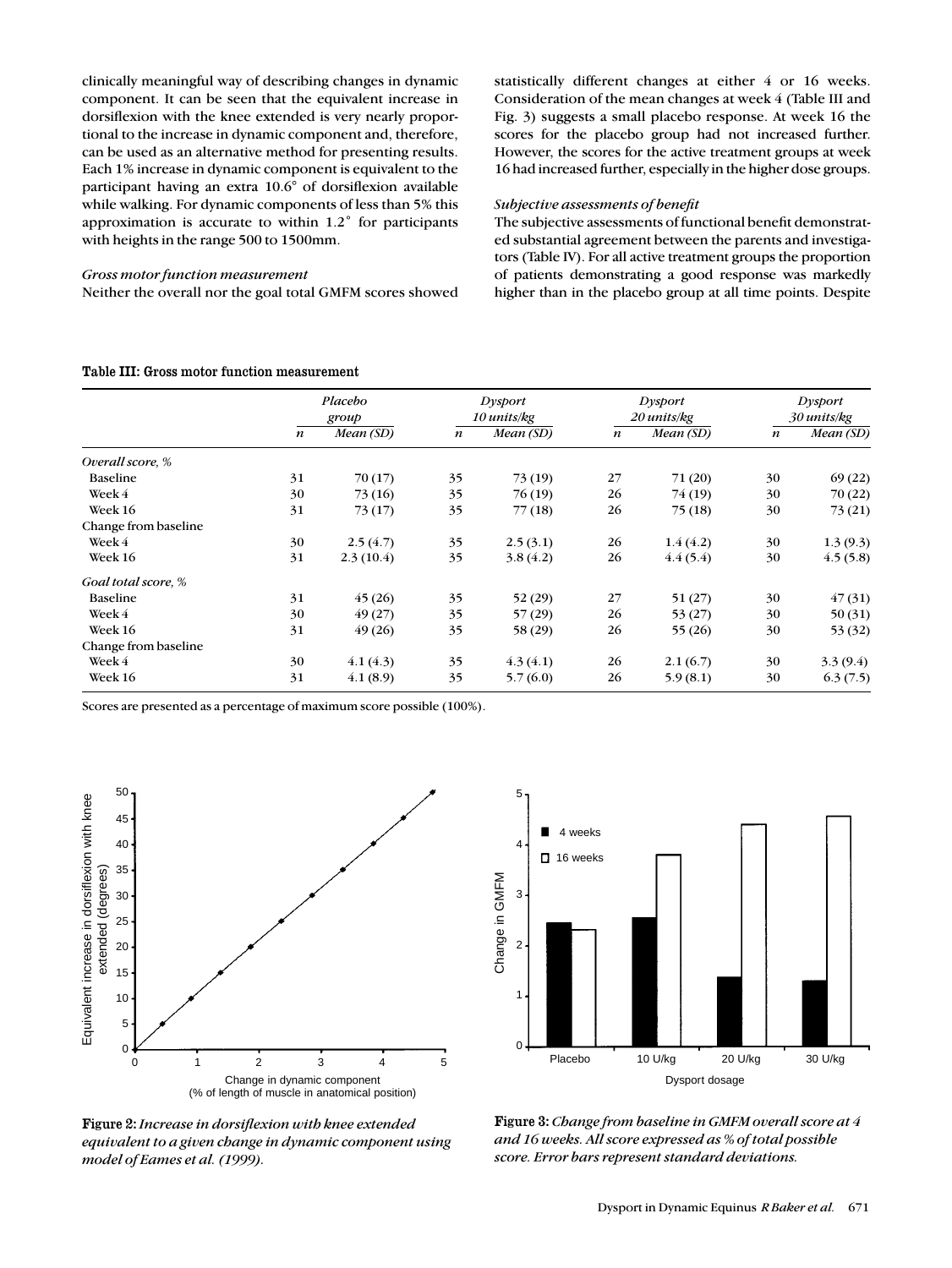these marked differences, only those for the 30 units/kg group at week 4 (parent and investigator) and the 20 units/kg group at week 16 (investigator) reached statistical significance (Table V).

The overall assessment of efficacy (Table IV) found that over three-quarters of parents and investigators considered Dysport treatment to be of benefit to the patient, with the parent's assessment of the 30 units/kg group demonstrating statistical significance compared with placebo.

# ASSESSMENT OF SAFETY

A total of 48 of 94 (51%) Dysport-treated patients reported 123 adverse events, compared with 10 of 31 (32%) placebo patients, who reported 20 adverse events. In all treatment groups most adverse events were considered mild (placebo, 12 of 20 [60%]; Dysport, 85 of 123 [69%]), and most resolved within 2 weeks of onset (placebo, 14 of 20 [70%]; Dysport, 89 of 123 [72%]). No patient withdrew as a result of an

#### Table IV: Subjective assessments of benefit

|                                                                         | Placebo        | Dysport        | Dysport        | Dysport               |
|-------------------------------------------------------------------------|----------------|----------------|----------------|-----------------------|
|                                                                         |                | 10 units/kg    | 20 units/kg    | 30 units/kg           |
| Parents' assessment of functional response to treatment                 |                |                |                |                       |
| Week 4 (total)                                                          | 31             | 36             | 27             | 30                    |
| Good                                                                    | 7              | 16             | 12             | 16 <sup>b</sup>       |
| Minimal                                                                 | 14             | 12             | 9              | 11                    |
| None                                                                    | 9              | 8              | $\overline{4}$ | 2                     |
| Worse                                                                   | 1              | $\overline{0}$ | $\overline{c}$ | $\mathbf{1}$          |
| Week 8 (total)                                                          | 31             | 34             | 28             | 30                    |
| Good                                                                    | 8              | 13             | 12             | 13                    |
| Minimal                                                                 | 13             | 11             | 10             | 14                    |
| None                                                                    | 10             | 10             | 5              | 1                     |
| Worse                                                                   | $\bf{0}$       | 0              | 1              | $\overline{2}$        |
| Week 16 (total)                                                         | 31             | 36             | 27             | 30                    |
| Good                                                                    | 6              | 12             | 9              | 8                     |
| Minimal                                                                 | 11             | 15             | 10             | 13                    |
| None                                                                    | 14             | 9              | 7              | 8                     |
| Worse                                                                   | $\overline{0}$ | $\overline{0}$ | 1              | 1                     |
| Investigators' assessment of functional response to treatment           |                |                |                |                       |
| Week 4 (total)                                                          | 30             | 36             | 27             | 30                    |
| Good                                                                    | 7              | 16             | 11             | 11 <sup>a</sup>       |
| Minimal                                                                 | 12             | 12             | 9              | 16                    |
| None                                                                    | 11             | 8              | 7              | 2                     |
| Worse                                                                   | $\Omega$       | $\Omega$       | $\Omega$       | 1                     |
| Week 8 (total)                                                          | 31             | 34             | 28             | 30                    |
| Good                                                                    | 5              | 13             | 10             | 12                    |
| Minimal                                                                 | 16             | 13             | 11             | 13                    |
| None                                                                    | 10             | 8              | 7              | 4                     |
| Worse                                                                   | $\mathbf{0}$   | $\bf{0}$       | $\mathbf{0}$   | 1                     |
| Week 16 (total)                                                         | 31             | 36             | 27             | 30                    |
| Good                                                                    | 6              | 9              | 10 a           | 6                     |
| Minimal                                                                 | 11             | 14             | 10             | 15                    |
| None                                                                    | 14             | 13             | 7              | 8                     |
| Worse                                                                   | $\bf{0}$       | $\overline{0}$ | $\overline{0}$ | 1                     |
| Treatment considered to be of benefit at overall assessment of efficacy |                |                |                |                       |
| Parent                                                                  | 31<br>18       | 28<br>36       | 21<br>27       | 25 <sup>a</sup><br>30 |
| Investigator                                                            | 20<br>31       | 28<br>36       | 22<br>27       | 29<br>24              |

Results are numbers of participants.  $^{a}p$ <0.05,  $^{b}p$ <0.01.

adverse event. Table VI presents the overall adverse event profile for the study.

It would be expected, from the known pharmacodynamic properties of Dysport, that most drug-related effects would be evident within 4 weeks of treatment (Scott 1981). Although similar proportions of all reported adverse events occurred during this period for placebo-treated (7 of 20 [35%]) and Dysport-treated patients (44 of 123 [36%]), the adverse event profile for Dysport-treated patients was notably different from the overall profile, with pain (6%), falls (5%), and asthenia (4%) being the most frequently reported.

Analysis of the adverse events considered to be related to study medication also produced a different profile. No adverse event reported by the placebo group was considered to be related to study medication, whereas 29 of 123 (24%) adverse events reported by Dysport-treated patients were considered to be related to study medication. The adverse events most frequently considered to be related to study medication were falls  $(n=6)$ , pain  $(n=6)$ , and asthenia  $(n=4)$ .

Table VI also presents the adverse event profiles for each dose group. Similar proportions of patients in the 10 units/kg group (21 of 36 patients [58%]) and the 30 units/kg group (17 of 30 patients [57%]) reported at least one adverse event, but this proportion was lower in the 20 units/kg group (10 of 28 [36%]). In terms of the number of adverse events reported by these patients, the 30 units/kg group reported the most, with an average of 3.2 events per patient. This was higher than in the two lower-dose groups (10 units/kg, 2.2 events per patient; 20 units/kg, 2.3 events per patient). There were no statistically significant differences between placebo and any active treatment group for any individual adverse event category.

#### **Discussion**

This double-blind placebo-controlled study has demonstrated a clear improvement in the dynamic component in patients with diplegic CP after treatment with BTX-A, in agreement with the findings of Eames et al. (1999). Because gastrocnemius muscle length is expressed as a percentage of the normal length with the leg in the anatomical position, and the dynamic component is defined as the difference between passive and active muscle lengths, the change in dynamic component is difficult to interpret clinically. However, with the use of the simple model represented by Figure 3 we can equate the 1.8% change in dynamic component for children receiving Dysport at 20 units/kg to an extra 19˚ of available dorsiflexion with the knee extended, but it should be noted that this equivalence is a purely theoretical construct representing how much extra dorsiflexion the participant would have if the knee were fully extended during stance: it does not actually require the participant to achieve this. It is also essentially a measure of the change in the length of the muscle while walking and, therefore, does not imply that the extra dorsiflexion should be observed on passive examination. Indeed, the changes observed in the dynamic component were due almost entirely to increases in the length of the gastrocnemius during gait.

One unexpected finding of this study was that the change in dynamic component in the group receiving Dysport at 30 units/kg was less than that observed in the 20 units/kg group. It is only possible to speculate on the likely reason for this. It might be that the toxin spreads locally. The injection volume was constant for all doses, so it is likely that perfusion was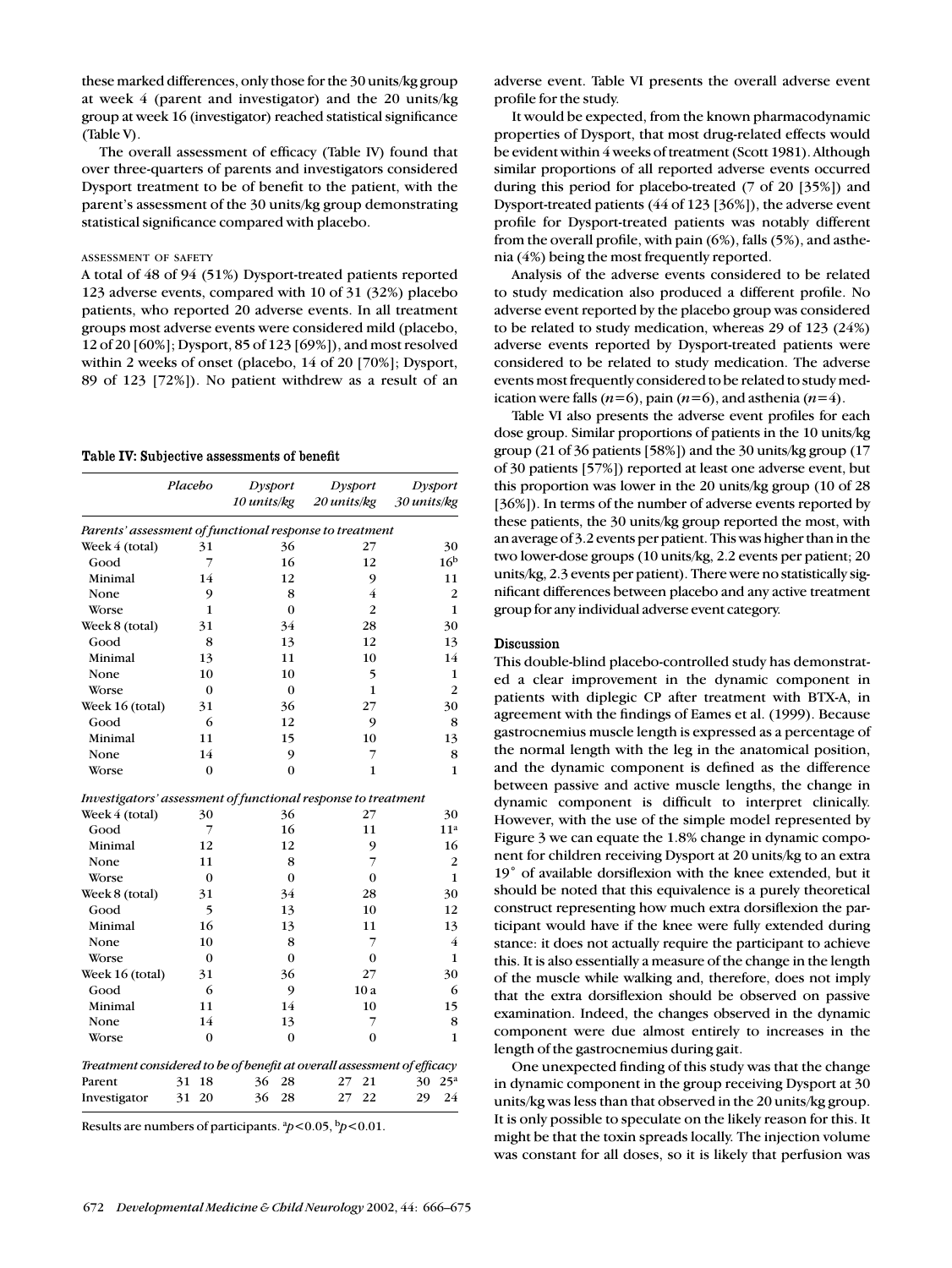similar. It might only be at high doses, however, that the effect on other muscles becomes appreciable. Weakening of the soleus in particular might result in a more crouched gait pattern (this phenomenon is a recognized complication of surgical lengthening of the tendo-Achilles).

If the body weight is to remain in the same position above the base of support, then for every degree of increased dorsiflexion there must be approximately 2˚ of increased knee flexion. In this event, because the increase in knee flexion is greater than that in ankle dorsiflexion, the length between gastrocnemius origin and insertion will reduce. Thus, even though the gastrocnemius might be similarly weakened in the 30 and 20 units/kg groups, the recorded active muscle length would be lower in the 30 units/kg group and the reduction in dynamic component would not be as marked. Weakening of any of the extensor muscles might have this effect but the soleus, being so close to the gastrocnemius, is assumed to be the most likely to be affected.

If this analysis is correct, the relaxed gastrocnemius muscle

was not being subjected to as great a stretch during walking in the 30 units/kg group. According to the hypothesis of Holly and coworkers (1980) that muscle growth is stimulated by passive stretching, it can be expected that the duration of the effect of the toxin might be reduced if the degree of stretch is reduced. It can indeed be seen (Table II and Fig. 1) that at 16 weeks after treatment with Dysport 20 units/kg, the mean dynamic component remained at 65% of that observed at the 4 week assessment, whereas the mean value for the 30 units/kg group had fallen to 23% of the initial response. Indeed, by 16 weeks the response in the 30 units/kg group was indistinguishable from that in the placebo group.

The raw data on ankle and knee angle were re-analyzed to examine the hypothesis that the 30 units/kg group showed greater knee flexion and dorsiflexion, but the data showed large variability and, although trends were apparent, statistical significance was not achieved. Therefore, the above explanation must remain hypothetical. Despite much consideration of this issue we are unable to suggest any alternative. Whatever

|                            | <b>Time</b><br>(weeks)  | <b>Units</b><br>10 units/kg | Dysport<br>20 units/kg | $D\nu$ sport<br>30 units/kg | Dysport        | Linear trend | Ouadratic trend |
|----------------------------|-------------------------|-----------------------------|------------------------|-----------------------------|----------------|--------------|-----------------|
| Primary outcome measure    |                         |                             |                        |                             |                |              |                 |
| Dynamic component          | $\overline{4}$          | % anat. length              | $-0.6$                 | $-1.5$                      | $-1.2$         | ns           | $p=0.009$       |
|                            |                         |                             | $(-1.2, 0.0)$          | $(-2.0, -0.8)$              | $(-1.5, -0.3)$ | $p=0.303$    |                 |
|                            |                         |                             | $p = 0.046f$           | p < 0.001                   | $p = 0.004$    |              |                 |
| Secondary outcome measures |                         |                             |                        |                             |                |              |                 |
| Max. passive dorsiflexion  | $\overline{\mathbf{4}}$ | Degrees                     | 2.8                    | 4.5                         | 4.6            | ns           | ns              |
| (knee extension)           |                         |                             | $(-1.5, 7.2)$          | (0.0, 9.1)                  | $(-0.1, 9.0)$  | $p=0.416$    | $p=0.679$       |
|                            |                         |                             | $p=0.192^{f}$          | $p=0.052^{f}$               | $p=0.043^{f}$  |              |                 |
| Max. passive dorsiflexion  | $\overline{\mathbf{4}}$ | Degrees                     | 2.3                    | 2.3                         | 6.3            | ns           | ns              |
| (knee flexion)             |                         |                             | $(-2.8, 7.4)$          | $(-3.1, 7.6)$               | (1.0, 11.5)    | $p=0.112$    | $p=0.368$       |
|                            |                         |                             | $p=0.373^{f}$          | $p = 0.404f$                | $p=0.019^{f}$  |              |                 |
| GMFM (overall score)       | $\overline{4}$          | %                           | 0.2                    | $-1.2$                      | $-1.6$         | N/A          | N/A             |
|                            |                         |                             | $(-2.8, 3.2)$          | $(-4.5, 2.0)$               | $(-4.7, 1.6)$  |              |                 |
|                            |                         |                             | $p=0.877^f$            | $p=0.448f$                  | $p=0.326$      |              |                 |
| GMFM (goal score)          | $\overline{4}$          | %                           | 0.2                    | $-1.7$                      | $-1.2$         | N/A          | N/A             |
|                            |                         |                             | $(-3.1, 3.5)$          | $(-5.3, 1.8)$               | $(-5.3, 1.8)$  |              |                 |
|                            |                         |                             | $p = 0.900^f$          | $p=0.335^{f}$               | $p=0.472^{f}$  |              |                 |
| Subjective functional      | 4                       | Odds ratio                  | 1.9                    | 1.9                         | 4.0            | ns           | ns              |
| assessment (parent)        |                         |                             | (0.8, 5.1)             | (0.7, 5.3)                  | (1.4, 11.3)    | $p=0.162$    | $p=0.397$       |
|                            |                         |                             | $p=0.160^t$            | $p=0.215^{t}$               | $p=0.009^t$    |              |                 |
| Subjective functional      | $\overline{4}$          | Odds ratio                  | 2.5                    | 2.2                         | 3.3            | ns           | ns              |
| assessment (investigator)  |                         |                             | (0.92, 6.6)            | (0.78, 6.5)                 | (1.2, 9.4)     | $p=0.571$    | $p=0.609$       |
|                            |                         |                             | $p=0.073^t$            | $p=0.135^{t}$               | $p=0.026^t$    |              |                 |
| Overall assessment of      | 16                      | Odds ratio                  | 0.4                    | 0.4                         | 0.2            | ns           | ns              |
| efficacy (parent)          |                         |                             | (0.1, 1.2)             | (0.1, 1.6)                  | (0.1, 0.9)     | $p=0.527$    | $p=0.594$       |
|                            |                         |                             | $p=0.099^t$            | $p=0.194^t$                 | $p=0.039^t$    |              |                 |
| Overall assessment of      | 16                      | Odds ratio                  | 0.4                    | 0.3                         | 0.3            | N/A          | N/A             |
| efficacy (investigator)    |                         |                             | (0.1, 1.5)             | (0.1, 1.2)                  | (0.1, 1.2)     |              |                 |
|                            |                         |                             | $p=0.174^{t}$          | $p=0.093^t$                 | $p=0.093^t$    |              |                 |

Table V: Differences from placebo group for primary and secondary outcome variables

*<sup>f</sup> f*-statistic; *<sup>t</sup> t*-statistic.

Figures shown are a treatment comparison adjusting for effects of baseline, centre, and baseline stratified dynamic component.

Data are presented as mean values, 95% confidence limits, and *p* values for statistical significance (*f*-statistic for continuous variables analyzed with analysis of covariance, *t*-statistic for categorical data analyzed on basis of odds ratio).

GMFM, Gross Motor Function Measure; N/A, not analyzed. Linear and quadratic trend analyses were conducted only if at least one treatment group showed a statistically significant treatment effect at *p*<0.05.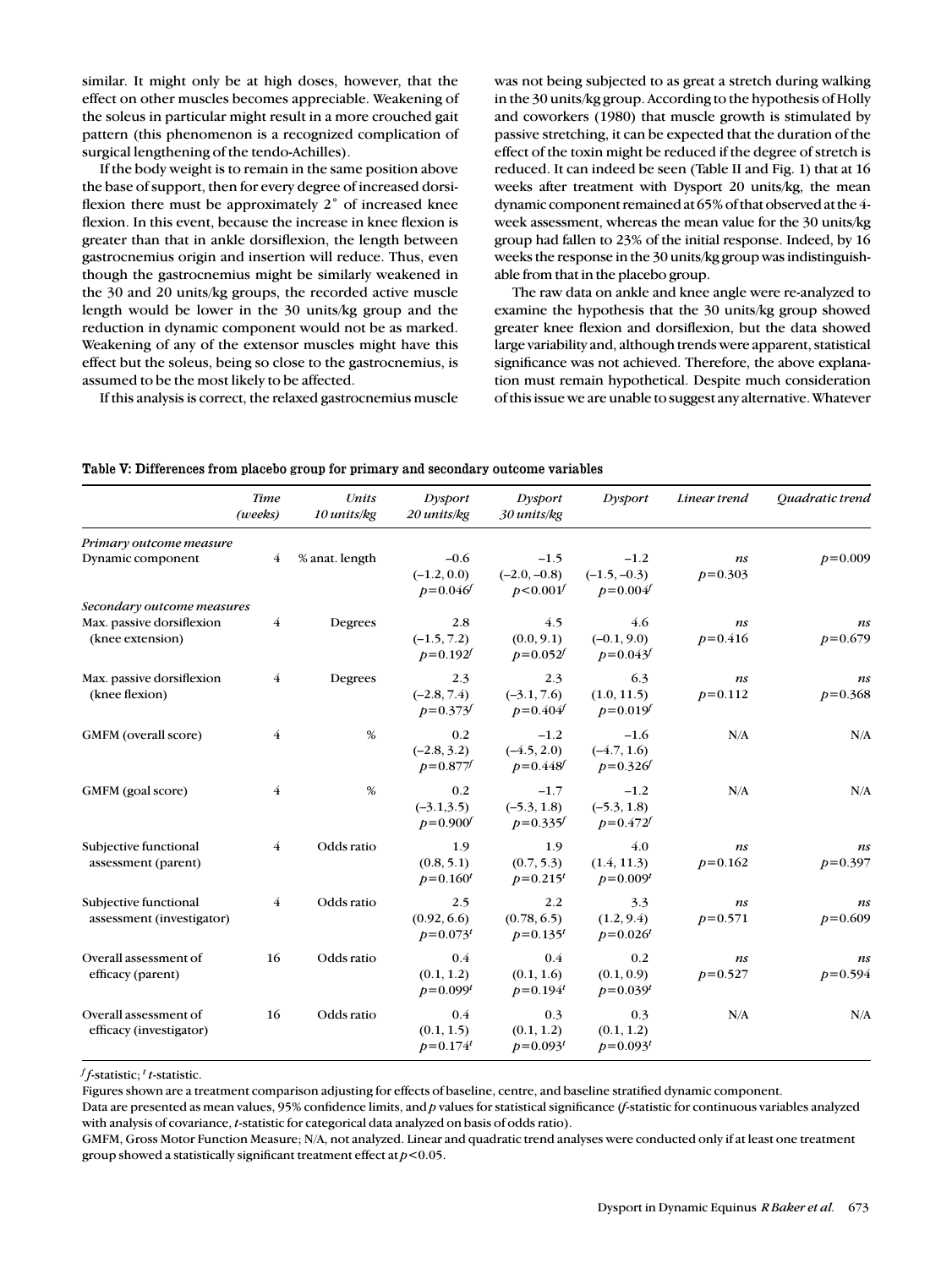the explanation, it is clear that the magnitude and duration of effects in the 30 units/kg group are lower than those in the 20 units/kg group and that an optimal dose does exist.

At 4 weeks after treatment, overall GMFM scores were similar in each of the treatment groups, and all were slightly higher than baseline (Fig. 3). The score for the placebo group had not increased further by week 16, suggesting that the earlier increase could be due to some learning effect. In contrast, the scores for the active treatment groups continued to increase, with the greatest increases observed in the higherdose groups, suggesting that functional benefit can be maintained at least until week 16. It is possible that the initial gastrocnemius muscle weakening has an adverse impact on motor function. However, although this direct effect of the toxin on the muscle occurs over a number of days, it would be expected that it would take considerably longer for children to learn how to build on these changes to improve gross motor function. Thus it is probable that the changes observed at 16 weeks after treatment result from a reduced weakening of the muscle in combination with newly learnt changes in motor function on the part of the patients themselves.

However, caution should be used when drawing conclusions from the GMFM data because no between-group differences reached statistical significance, possibly owing to low patient numbers. It is also possible that the GMFM is not sensitive enough to detect the functional improvements that were subjectively reported in this study. The GMFM is designed to assess whether patients can perform various functions but does not assess how well each function is performed. It is, therefore, unable to detect improvements in the quality of function.

A notable aspect of the subjective assessments of efficacy is the sizeable proportion of patients in the placebo group who were considered to have demonstrated a good response to treatment. Although such subjective assessments have a place in clinical research, this study indicates the potential for misinterpretation and demonstrates the importance of incorporating an appropriate control group. Despite checks to try and ensure independence of assessors' and parents' opinions, it is almost certain that there is some influence of one on the other and the importance of differences or similarities in these data should not be over interpreted.

This study has also demonstrated that the doses of Dysport used in this study were safe in the population of patients studied. The few reports of possible toxin-related adverse events such as calf pain and increased frequency of falls (due to leg muscle weakness) were mild and transient, and could probably be minimized in clinical practice by appropriate dose titration.

In conclusion, this study has demonstrated that Dysport (10 to 30 units/kg) is safe and effective in the treatment of paediatric dynamic equinus spasticity associated with CP. From the evidence presented, it is reasonable to conclude that a dose of 20 units/kg would be an optimal starting dose. The effects had started wearing off by 16 weeks but were still clearly present.

*Accepted for publication 31st May 2002.*

|                              | Placebo  | All Dysport<br>groups | Dysport<br>10 <i>units</i> /kg | Dysport<br>20 units/kg | Dysport<br>30 units/kg |
|------------------------------|----------|-----------------------|--------------------------------|------------------------|------------------------|
| Patients                     | 31       | 94                    | 36                             | 28                     | 30                     |
| Patients with adverse events | 10       | 48                    | 21                             | 10                     | 17                     |
| Pharyngitis                  | 1        | 9                     | 5                              | 1                      | 3                      |
| Fever                        | 3        | 8                     | י                              | 2                      |                        |
| Pain                         |          | 8                     |                                |                        |                        |
| Falls                        | 0        |                       |                                | 3                      | 3                      |
| <b>URTI</b>                  |          | 6                     |                                |                        | 2                      |
| Infection                    |          | 6                     | 2                              | 2                      | 2                      |
| <b>Bronchitis</b>            |          |                       | 3                              |                        |                        |
| Viral infection              |          | 5                     |                                |                        |                        |
| Asthenia                     |          |                       | 0                              |                        | 2                      |
| Asthma                       |          | 4                     |                                |                        | 2                      |
| Cough increased              |          | 4                     |                                |                        | 0                      |
| Convulsion                   |          | 4                     |                                |                        |                        |
| Vomiting                     |          | 4                     |                                |                        | 0                      |
| Cold                         |          | 3                     |                                |                        |                        |
| Diarrhoea                    |          | 3                     |                                |                        | $_{0}$                 |
| Gastroenteritis              | 0        | 2                     | 0                              | 0                      | 2                      |
| Somnolence                   | $\bf{0}$ | 2                     | $\bf{0}$                       | 0                      | 2                      |
| Adverse events               | 20       | 123                   | 46                             | 23                     | 54                     |
| Adverse events per patient   | 2.0      | 2.6                   | 2.2                            | 2.3                    | 3.2                    |

# Table VI: Adverse event incidence

Adverse event incidence is presented as number of patients reporting each adverse event. Adverse events are categorized by COSTART (US Food and Drug Administration, Center for Drug Evaluation and Research 1995) preferred term and only those reported by at least two patients in any treatment group are presented. URTI, upper respiratory tract infection.